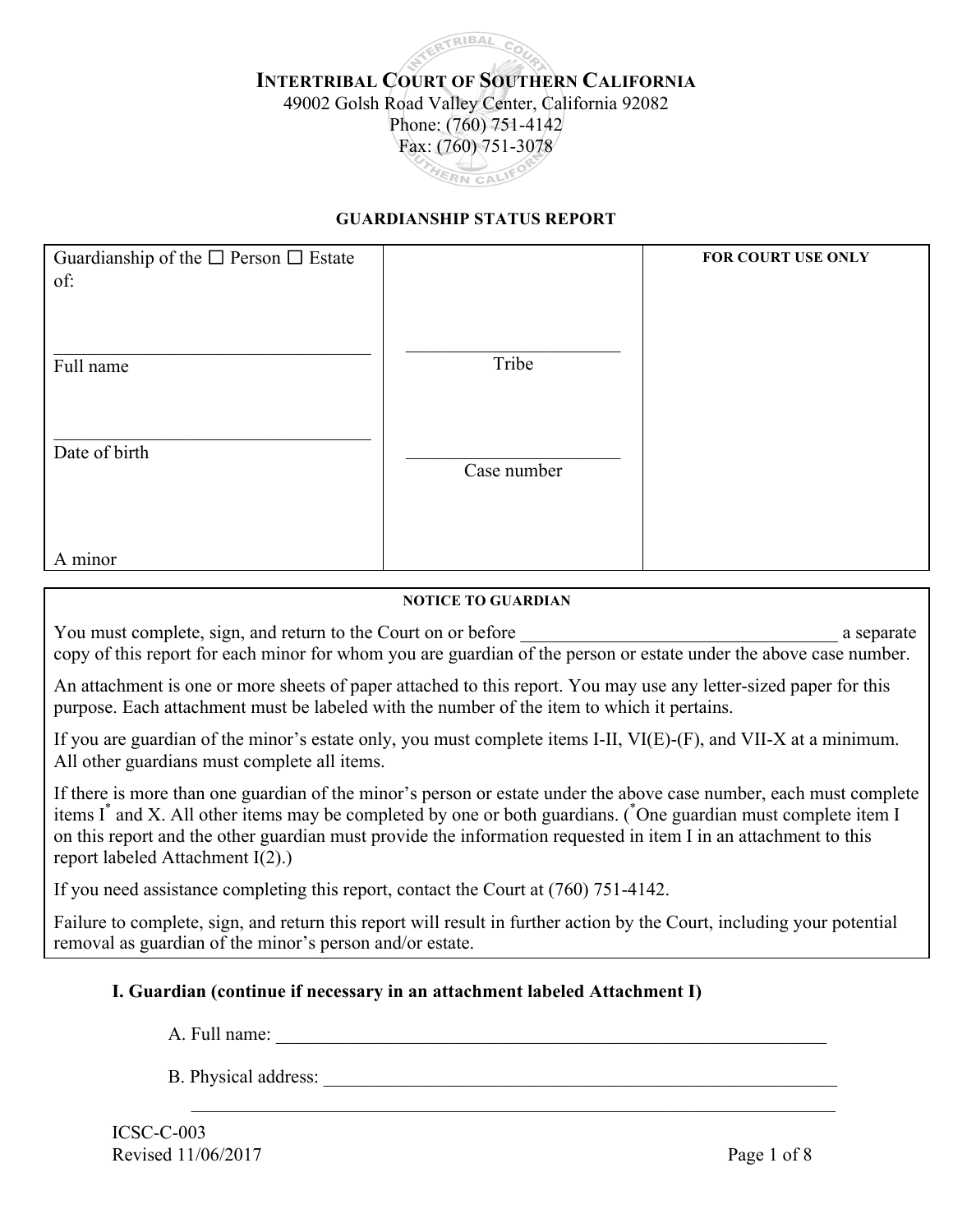| 1. Years at this address: |  |
|---------------------------|--|
|---------------------------|--|

| C. Mailing address (if different than physical address): |  |  |
|----------------------------------------------------------|--|--|
|                                                          |  |  |

D. Home telephone number:

 $\mathcal{L}_\text{max}$  , and the contribution of the contribution of the contribution of the contribution of the contribution of the contribution of the contribution of the contribution of the contribution of the contribution of t

Work telephone number:

Mobile telephone number:

- E. Do you have any health problems that will interfere with your ability to continue to serve as guardian in the next year?  $\Box$  Yes  $\Box$  No (if yes, explain in an attachment labeled Attachment I(E))
- F. Since your appointment as guardian or your last guardianship status report, have you, or has any adult living in the minor's home, been arrested for, charged with, or convicted of (1) any felony or misdemeanor or (2) any other offense involving alcohol, illegal drugs, or sexual misconduct?  $\Box$  Yes  $\Box$  No (if yes, explain in an attachment labeled Attachment I(F))

Note: Traffic offenses that do not involve alcohol or illegal drugs need not be reported

G. Are you the court-appointed guardian or conservator for any other minor or adult?  $\Box$  Yes  $\Box$  No (if yes, list the full name of each minor or adult, the issuing court, and the relevant case number in an attachment labeled Attachment  $I(G)$ )

### **II. Minor (continue if necessary in an attachment labeled Attachment II)**

| A. Full name: |
|---------------|
|---------------|

B. Date of birth:

C. Tribe: \_\_\_\_\_\_\_\_\_\_\_\_\_\_\_\_\_\_\_\_\_\_\_\_\_\_\_\_\_\_\_\_\_\_\_\_\_\_\_\_\_\_\_\_\_\_\_\_\_\_\_\_\_\_\_\_\_\_\_\_\_\_\_\_

- 1. The minor  $\Box$  is  $\Box$  is not an enrolled member of the tribe (if not, explain why in an attachment labeled Attachment II(C)(1))
- 2. Describe any contact pertaining to the guardianship that you have had with the tribe in the past year (continue if necessary in an attachment labeled Attachment  $II(C)(2)$ :

 $\mathcal{L}_\text{max} = \frac{1}{2} \sum_{i=1}^{n} \frac{1}{2} \sum_{i=1}^{n} \frac{1}{2} \sum_{i=1}^{n} \frac{1}{2} \sum_{i=1}^{n} \frac{1}{2} \sum_{i=1}^{n} \frac{1}{2} \sum_{i=1}^{n} \frac{1}{2} \sum_{i=1}^{n} \frac{1}{2} \sum_{i=1}^{n} \frac{1}{2} \sum_{i=1}^{n} \frac{1}{2} \sum_{i=1}^{n} \frac{1}{2} \sum_{i=1}^{n} \frac{1}{2} \sum_{i=1}^{n} \frac{1$  $\mathcal{L}_\text{max} = \frac{1}{2} \sum_{i=1}^n \mathcal{L}_\text{max}(\mathbf{z}_i - \mathbf{z}_i)$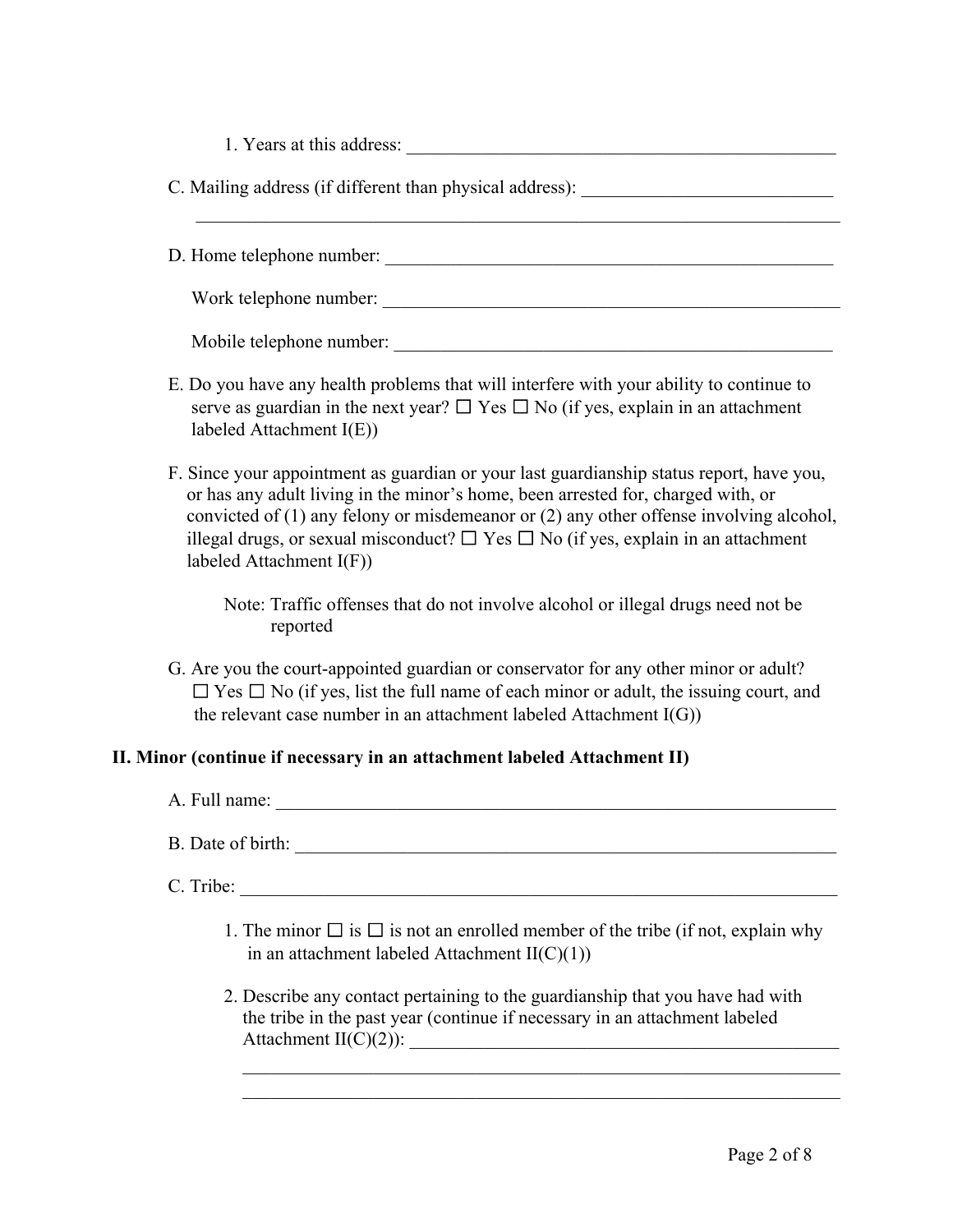a. List the full name, work physical address, and work telephone number of each tribal employee with whom you have communicated (continue if necessary in an attachment labeled Attachment  $II(C)(2)(a)$ :

 $\mathcal{L}_\text{max}$  and the contract of the contract of the contract of the contract of the contract of the contract of

 $\mathcal{L}_\text{max} = \frac{1}{2} \sum_{i=1}^{n} \frac{1}{2} \sum_{i=1}^{n} \frac{1}{2} \sum_{i=1}^{n} \frac{1}{2} \sum_{i=1}^{n} \frac{1}{2} \sum_{i=1}^{n} \frac{1}{2} \sum_{i=1}^{n} \frac{1}{2} \sum_{i=1}^{n} \frac{1}{2} \sum_{i=1}^{n} \frac{1}{2} \sum_{i=1}^{n} \frac{1}{2} \sum_{i=1}^{n} \frac{1}{2} \sum_{i=1}^{n} \frac{1}{2} \sum_{i=1}^{n} \frac{1$  $\mathcal{L}_\text{max} = \frac{1}{2} \sum_{i=1}^n \frac{1}{2} \sum_{i=1}^n \frac{1}{2} \sum_{i=1}^n \frac{1}{2} \sum_{i=1}^n \frac{1}{2} \sum_{i=1}^n \frac{1}{2} \sum_{i=1}^n \frac{1}{2} \sum_{i=1}^n \frac{1}{2} \sum_{i=1}^n \frac{1}{2} \sum_{i=1}^n \frac{1}{2} \sum_{i=1}^n \frac{1}{2} \sum_{i=1}^n \frac{1}{2} \sum_{i=1}^n \frac{1}{2} \sum_{i=1}^n$ 

 $\mathcal{L}_\text{max}$  , and the contract of the contract of the contract of the contract of the contract of the contract of the contract of the contract of the contract of the contract of the contract of the contract of the contr

 $\mathcal{L}_\text{max}$  , and the contract of the contract of the contract of the contract of the contract of the contract of  $\overline{\phantom{a}}$  ,  $\overline{\phantom{a}}$  ,  $\overline{\phantom{a}}$  ,  $\overline{\phantom{a}}$  ,  $\overline{\phantom{a}}$  ,  $\overline{\phantom{a}}$  ,  $\overline{\phantom{a}}$  ,  $\overline{\phantom{a}}$  ,  $\overline{\phantom{a}}$  ,  $\overline{\phantom{a}}$  ,  $\overline{\phantom{a}}$  ,  $\overline{\phantom{a}}$  ,  $\overline{\phantom{a}}$  ,  $\overline{\phantom{a}}$  ,  $\overline{\phantom{a}}$  ,  $\overline{\phantom{a}}$  $\mathcal{L}_\text{max} = \mathcal{L}_\text{max} = \mathcal{L}_\text{max} = \mathcal{L}_\text{max} = \mathcal{L}_\text{max} = \mathcal{L}_\text{max} = \mathcal{L}_\text{max} = \mathcal{L}_\text{max} = \mathcal{L}_\text{max} = \mathcal{L}_\text{max} = \mathcal{L}_\text{max} = \mathcal{L}_\text{max} = \mathcal{L}_\text{max} = \mathcal{L}_\text{max} = \mathcal{L}_\text{max} = \mathcal{L}_\text{max} = \mathcal{L}_\text{max} = \mathcal{L}_\text{max} = \mathcal{$ 

D. The minor  $\Box$  is  $\Box$  is not currently living in my home

- 1. If the minor has never lived in your home, explain in an attachment labeled Attachment  $II(D)(1)$
- 2. If the minor has previously lived in your home but is not currently living in your home, explain in an attachment labeled Attachment II(D)(2)
- 3. If the minor is not currently living in your home, list the following information for the person in whose home the minor is currently living in an attachment labeled Attachment II(D)(3): (1) full name, (2) relationship to minor and you, (3) physical address, (4) mailing address (if different than physical address), (5) home telephone number, (6) work telephone number, and (7) mobile telephone number

#### **III. Minor's Education (continue if necessary in an attachment labeled Attachment III)**

A. Name and address of the minor's school:

B. The minor's grade level:

C. Describe the minor's current progress in school, including but not limited to grades earned, attendance recorded, behavioral problems identified, and tutoring programs recommended (continue if necessary in an attachment labeled Attachment  $III(B))$ :

 $\frac{1}{2}$  ,  $\frac{1}{2}$  ,  $\frac{1}{2}$  ,  $\frac{1}{2}$  ,  $\frac{1}{2}$  ,  $\frac{1}{2}$  ,  $\frac{1}{2}$  ,  $\frac{1}{2}$  ,  $\frac{1}{2}$  ,  $\frac{1}{2}$  ,  $\frac{1}{2}$  ,  $\frac{1}{2}$  ,  $\frac{1}{2}$  ,  $\frac{1}{2}$  ,  $\frac{1}{2}$  ,  $\frac{1}{2}$  ,  $\frac{1}{2}$  ,  $\frac{1}{2}$  ,  $\frac{1$  $\frac{1}{2}$  ,  $\frac{1}{2}$  ,  $\frac{1}{2}$  ,  $\frac{1}{2}$  ,  $\frac{1}{2}$  ,  $\frac{1}{2}$  ,  $\frac{1}{2}$  ,  $\frac{1}{2}$  ,  $\frac{1}{2}$  ,  $\frac{1}{2}$  ,  $\frac{1}{2}$  ,  $\frac{1}{2}$  ,  $\frac{1}{2}$  ,  $\frac{1}{2}$  ,  $\frac{1}{2}$  ,  $\frac{1}{2}$  ,  $\frac{1}{2}$  ,  $\frac{1}{2}$  ,  $\frac{1$  $\mathcal{L} = \{ \mathcal{L} \mid \mathcal{L} \text{ and } \mathcal{L} \text{ and } \mathcal{L} \}$  $\mathcal{L} = \{ \mathcal{L} \mid \mathcal{L} \text{ and } \mathcal{L} \text{ and } \mathcal{L} \}$  $\mathcal{L}_\text{max}$  , and the contribution of the contribution of the contribution of the contribution of the contribution of the contribution of the contribution of the contribution of the contribution of the contribution of t

 $\mathcal{L} = \{ \mathcal{L} \mid \mathcal{L} \text{ and } \mathcal{L} \text{ and } \mathcal{L} \}$  $\mathcal{L}_\text{max}$  , and the contribution of the contribution of the contribution of the contribution of the contribution of the contribution of the contribution of the contribution of the contribution of the contribution of t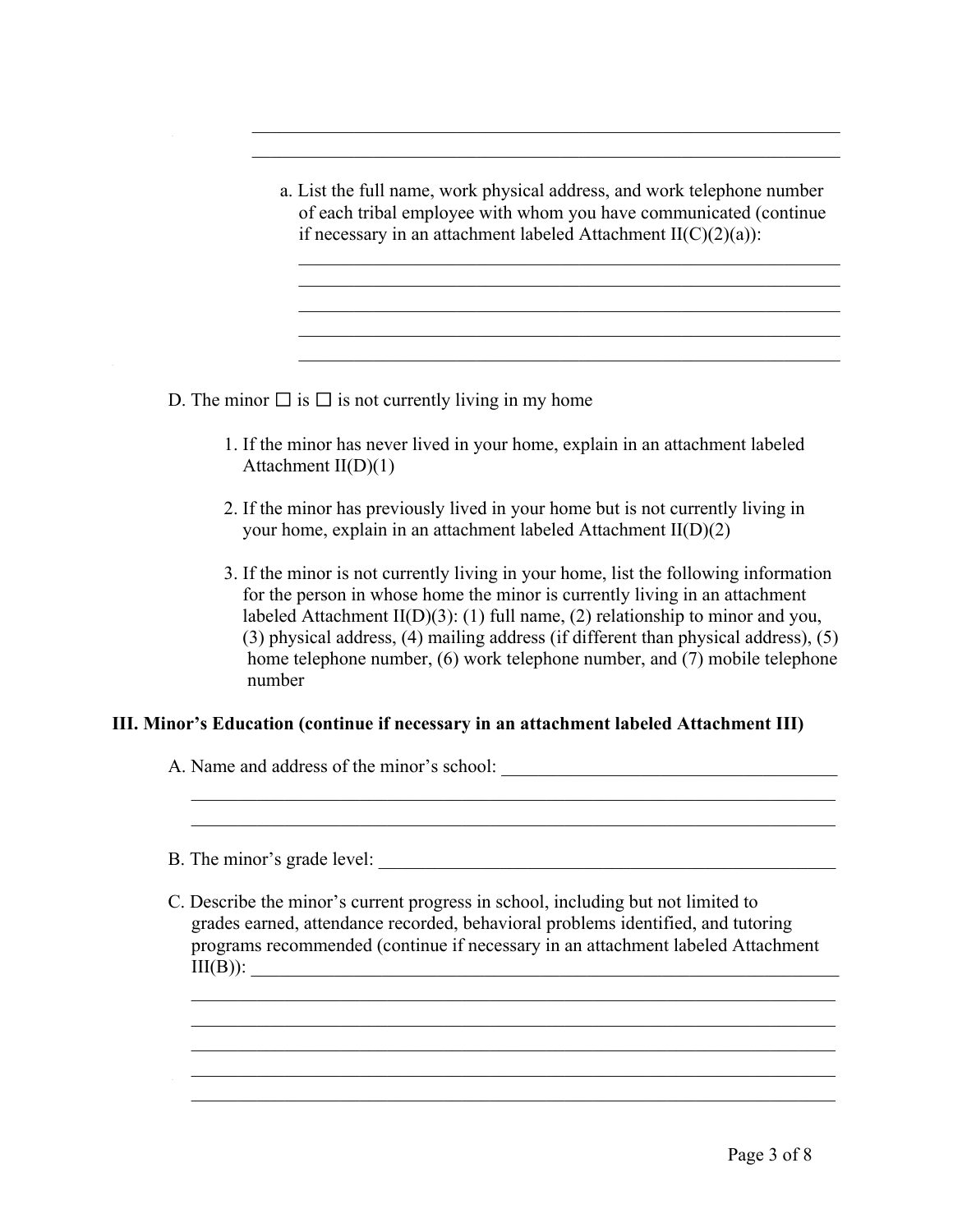1. Include a copy of the minor's last report card, progress report, or other similar school record as an attachment labeled Attachment III(B)(1)

### **IV. Minor's Physical and Emotional Health (continue if necessary in an attachment labeled Attachment IV)**

- A. Does the minor currently have any medical or dental problems?  $\Box$  Yes  $\Box$  No (if yes, explain in an attachment labeled Attachment IV(A))
- B. The minor  $\Box$  is  $\Box$  is not current on immunizations (if not, explain why in an attachment labeled Attachment IV(B))
- C. List the full name, work physical address, and work telephone number of each physician, dentist, or other health care provider currently treating the minor (continue if necessary in an attachment labeled Attachment  $IV(C)$ :

 $\mathcal{L} = \{ \mathcal{L} \mid \mathcal{L} \text{ and } \mathcal{L} \text{ and } \mathcal{L} \text{ and } \mathcal{L} \text{ and } \mathcal{L} \text{ and } \mathcal{L} \text{ and } \mathcal{L} \text{ and } \mathcal{L} \text{ and } \mathcal{L} \text{ and } \mathcal{L} \text{ and } \mathcal{L} \text{ and } \mathcal{L} \text{ and } \mathcal{L} \text{ and } \mathcal{L} \text{ and } \mathcal{L} \text{ and } \mathcal{L} \text{ and } \mathcal{L} \text{ and } \mathcal{L} \text{ and } \mathcal{L$  $\overline{\phantom{a}}$  ,  $\overline{\phantom{a}}$  ,  $\overline{\phantom{a}}$  ,  $\overline{\phantom{a}}$  ,  $\overline{\phantom{a}}$  ,  $\overline{\phantom{a}}$  ,  $\overline{\phantom{a}}$  ,  $\overline{\phantom{a}}$  ,  $\overline{\phantom{a}}$  ,  $\overline{\phantom{a}}$  ,  $\overline{\phantom{a}}$  ,  $\overline{\phantom{a}}$  ,  $\overline{\phantom{a}}$  ,  $\overline{\phantom{a}}$  ,  $\overline{\phantom{a}}$  ,  $\overline{\phantom{a}}$  $\mathcal{L} = \{ \mathcal{L} = \{ \mathcal{L} \} \cup \{ \mathcal{L} \} \cup \{ \mathcal{L} \} \cup \{ \mathcal{L} \} \cup \{ \mathcal{L} \} \cup \{ \mathcal{L} \} \cup \{ \mathcal{L} \} \cup \{ \mathcal{L} \} \cup \{ \mathcal{L} \} \cup \{ \mathcal{L} \} \cup \{ \mathcal{L} \} \cup \{ \mathcal{L} \} \cup \{ \mathcal{L} \} \cup \{ \mathcal{L} \} \cup \{ \mathcal{L} \} \cup \{ \mathcal{L} \} \cup \{ \mathcal{L} \} \cup$  $\mathcal{L}_\text{max}$  , and the contribution of the contribution of the contribution of the contribution of the contribution of the contribution of the contribution of the contribution of the contribution of the contribution of t

- 1. Include a letter from the minor's primary health care provider stating the date of the minor's last examination and describing the overall health of the minor as an attachment labeled Attachment IV(C)(1)
- 2. If the minor has not been treated by a health care provider for any problem identified in item IV(A), explain why in an attachment labeled Attachment  $IV(C)(2)$
- D. Does the minor currently have any emotional or behavioral problems that cause you concern?  $\Box$  Yes  $\Box$  No (if yes, explain in an attachment labeled Attachment IV(D))
- E. Has the minor experienced a traumatic event, major disruption, or significant change in the past year, such as the death of a family member, abuse, or a major illness?  $\Box$  Yes  $\Box$  No (if yes, explain in an attachment labeled Attachment IV(E))
- F. List the full name, work physical address, and work telephone number of each therapist currently seeing the minor for any problem identified in items IV(D)-(E) (continue if necessary in an attachment labeled Attachment  $IV(F)$ ):

 $\frac{1}{2}$  ,  $\frac{1}{2}$  ,  $\frac{1}{2}$  ,  $\frac{1}{2}$  ,  $\frac{1}{2}$  ,  $\frac{1}{2}$  ,  $\frac{1}{2}$  ,  $\frac{1}{2}$  ,  $\frac{1}{2}$  ,  $\frac{1}{2}$  ,  $\frac{1}{2}$  ,  $\frac{1}{2}$  ,  $\frac{1}{2}$  ,  $\frac{1}{2}$  ,  $\frac{1}{2}$  ,  $\frac{1}{2}$  ,  $\frac{1}{2}$  ,  $\frac{1}{2}$  ,  $\frac{1$  $\overline{\phantom{a}}$  ,  $\overline{\phantom{a}}$  ,  $\overline{\phantom{a}}$  ,  $\overline{\phantom{a}}$  ,  $\overline{\phantom{a}}$  ,  $\overline{\phantom{a}}$  ,  $\overline{\phantom{a}}$  ,  $\overline{\phantom{a}}$  ,  $\overline{\phantom{a}}$  ,  $\overline{\phantom{a}}$  ,  $\overline{\phantom{a}}$  ,  $\overline{\phantom{a}}$  ,  $\overline{\phantom{a}}$  ,  $\overline{\phantom{a}}$  ,  $\overline{\phantom{a}}$  ,  $\overline{\phantom{a}}$  $\frac{1}{2}$  ,  $\frac{1}{2}$  ,  $\frac{1}{2}$  ,  $\frac{1}{2}$  ,  $\frac{1}{2}$  ,  $\frac{1}{2}$  ,  $\frac{1}{2}$  ,  $\frac{1}{2}$  ,  $\frac{1}{2}$  ,  $\frac{1}{2}$  ,  $\frac{1}{2}$  ,  $\frac{1}{2}$  ,  $\frac{1}{2}$  ,  $\frac{1}{2}$  ,  $\frac{1}{2}$  ,  $\frac{1}{2}$  ,  $\frac{1}{2}$  ,  $\frac{1}{2}$  ,  $\frac{1$  $\mathcal{L}_\text{max}$  , and the contribution of the contribution of the contribution of the contribution of the contribution of the contribution of the contribution of the contribution of the contribution of the contribution of t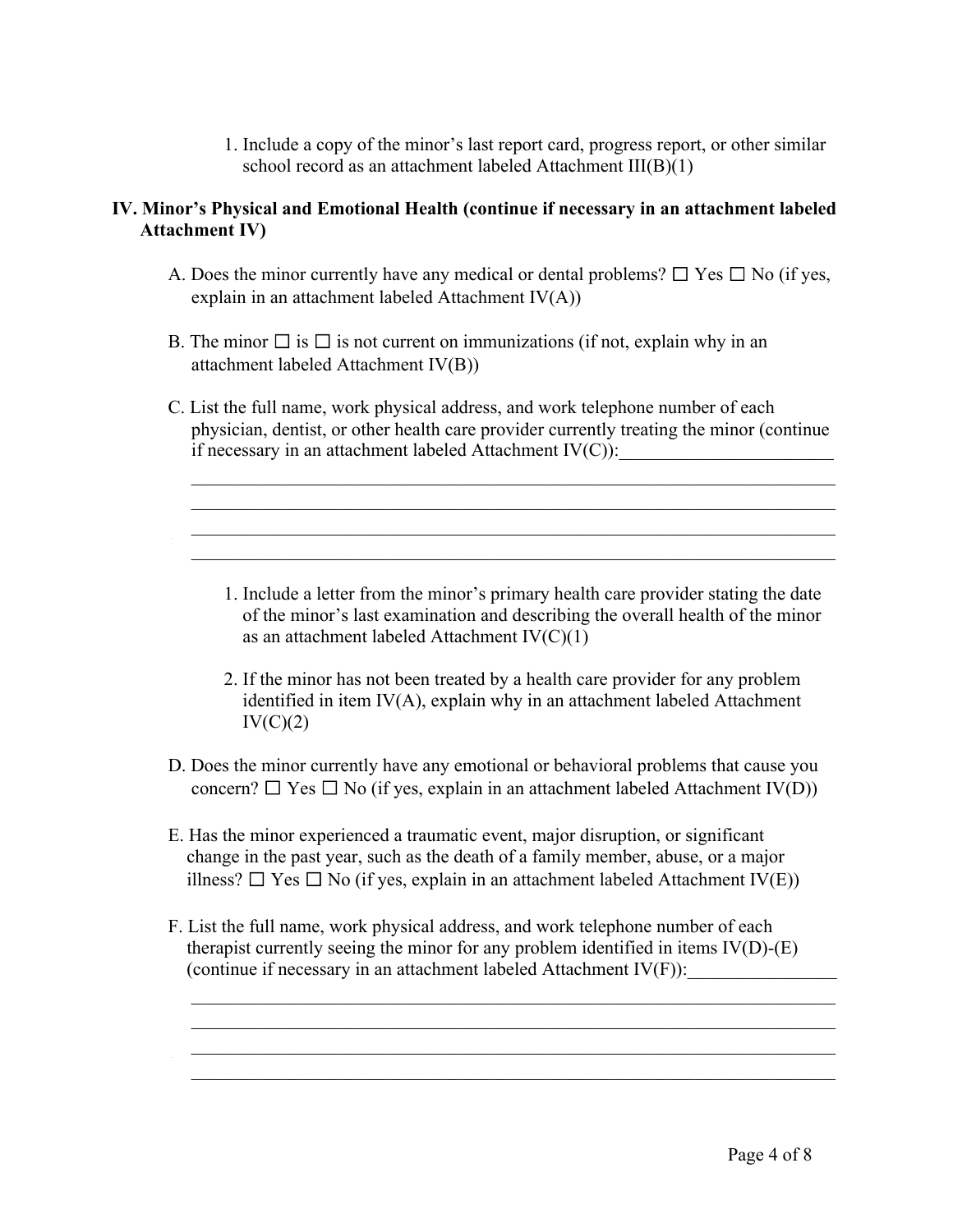1. If the minor has not been seen by a therapist for any problem identified in items IV(D)-(E), explain why in an attachment labeled Attachment IV(F)(1)

| G. Describe the minor's current social activities, including but not limited to recreational,<br>educational, religious, occupational, or cultural activities (continue if necessary in an                                                                                                                                                                                                                                              |
|-----------------------------------------------------------------------------------------------------------------------------------------------------------------------------------------------------------------------------------------------------------------------------------------------------------------------------------------------------------------------------------------------------------------------------------------|
| H. Describe your goals for the minor in the next year (continue if necessary in an<br>attachment labeled Attachment IV(H):                                                                                                                                                                                                                                                                                                              |
| V. Other Persons in Minor's Home (continue if necessary in an attachment labeled<br><b>Attachment V)</b><br>A. List the full name, age, and relationship to the minor and to you of each person<br>currently living in the minor's home (continue if necessary in an attachment labeled<br>Attachment $V(A)$ :<br><u> 1980 - Jan Sterling von Berling von Berling von Berling von Berling von Berling von Berling von Berling von B</u> |
|                                                                                                                                                                                                                                                                                                                                                                                                                                         |

A. List the full name, physical address, mailing address (if different than physical address), home telephone number, work telephone number, and mobile telephone number of the minor's biological mother (continue if necessary in an attachment labeled Attachment  $VI(A)$ :

 $\mathcal{L} = \{ \mathcal{L} \mid \mathcal{L} \text{ and } \mathcal{L} \text{ and } \mathcal{L} \}$  $\mathcal{L}_\text{max} = \mathcal{L}_\text{max} = \mathcal{L}_\text{max} = \mathcal{L}_\text{max} = \mathcal{L}_\text{max} = \mathcal{L}_\text{max} = \mathcal{L}_\text{max} = \mathcal{L}_\text{max} = \mathcal{L}_\text{max} = \mathcal{L}_\text{max} = \mathcal{L}_\text{max} = \mathcal{L}_\text{max} = \mathcal{L}_\text{max} = \mathcal{L}_\text{max} = \mathcal{L}_\text{max} = \mathcal{L}_\text{max} = \mathcal{L}_\text{max} = \mathcal{L}_\text{max} = \mathcal{$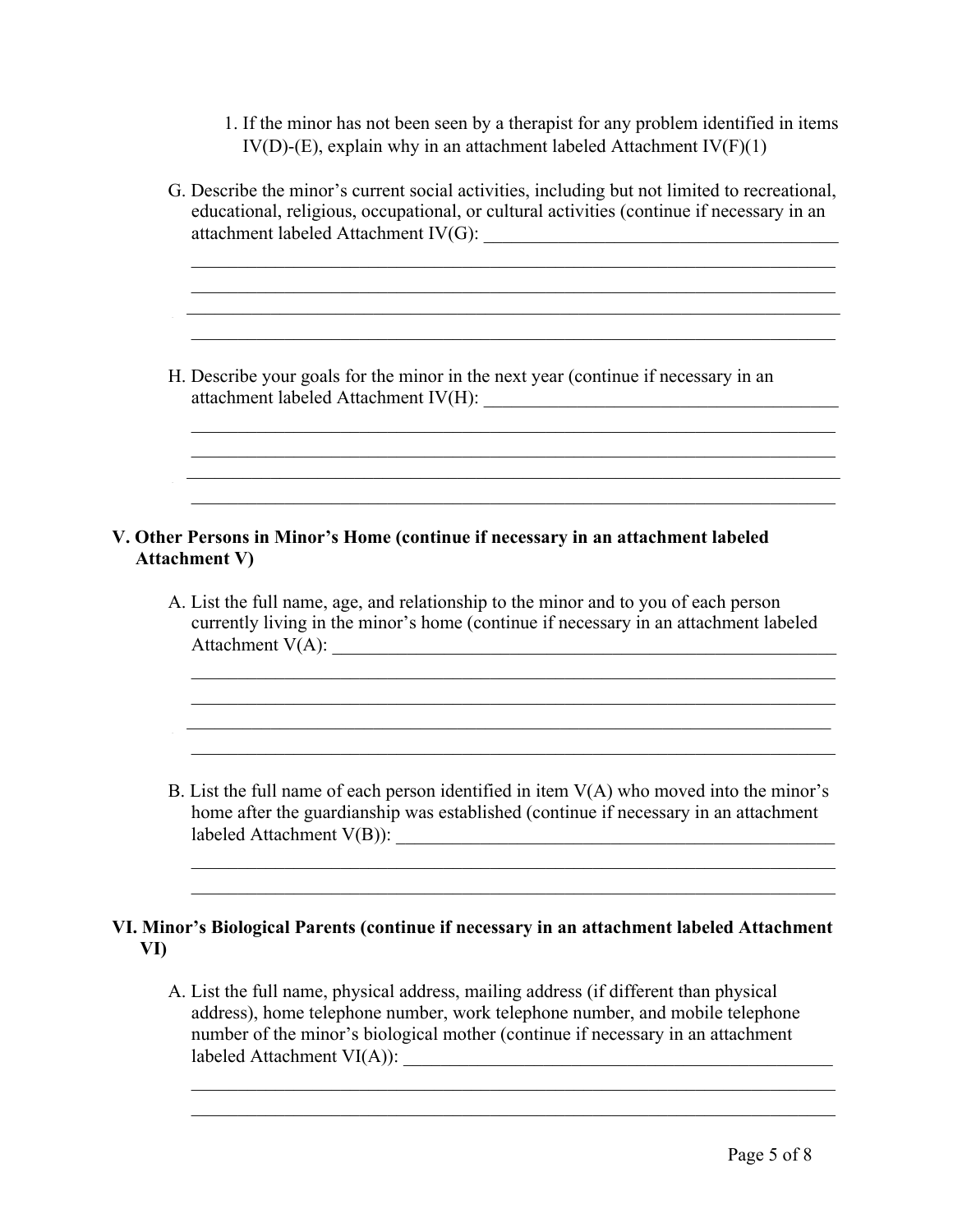B. List the full name, physical address, mailing address (if different than physical address), home telephone number, work telephone number, and mobile telephone number of the minor's biological father (continue if necessary in an attachment labeled Attachment VI(B)):

 $\mathcal{L}_\text{max}$  , and the contribution of the contribution of the contribution of the contribution of the contribution of the contribution of the contribution of the contribution of the contribution of the contribution of t

C. Has the minor's biological mother visited the minor in the past year?  $\Box$  Yes  $\Box$  No (if no, skip to item VI(D))

 $\frac{1}{2}$  ,  $\frac{1}{2}$  ,  $\frac{1}{2}$  ,  $\frac{1}{2}$  ,  $\frac{1}{2}$  ,  $\frac{1}{2}$  ,  $\frac{1}{2}$  ,  $\frac{1}{2}$  ,  $\frac{1}{2}$  ,  $\frac{1}{2}$  ,  $\frac{1}{2}$  ,  $\frac{1}{2}$  ,  $\frac{1}{2}$  ,  $\frac{1}{2}$  ,  $\frac{1}{2}$  ,  $\frac{1}{2}$  ,  $\frac{1}{2}$  ,  $\frac{1}{2}$  ,  $\frac{1$  $\frac{1}{2}$  ,  $\frac{1}{2}$  ,  $\frac{1}{2}$  ,  $\frac{1}{2}$  ,  $\frac{1}{2}$  ,  $\frac{1}{2}$  ,  $\frac{1}{2}$  ,  $\frac{1}{2}$  ,  $\frac{1}{2}$  ,  $\frac{1}{2}$  ,  $\frac{1}{2}$  ,  $\frac{1}{2}$  ,  $\frac{1}{2}$  ,  $\frac{1}{2}$  ,  $\frac{1}{2}$  ,  $\frac{1}{2}$  ,  $\frac{1}{2}$  ,  $\frac{1}{2}$  ,  $\frac{1$  $\mathcal{L}_\text{max}$  , and the contribution of the contribution of the contribution of the contribution of the contribution of the contribution of the contribution of the contribution of the contribution of the contribution of t

- 1. Average frequency of visits:
- 2. Average duration of visits:
- 3. Were any of the visits supervised?  $\Box$  Yes  $\Box$  No (if yes, list the following information for each person who supervised a visit in an attachment labeled Attachment VI(C)(3): (1) full name, (2) relationship to minor and you, (3) home telephone number, (4) work telephone number, and (5) mobile telephone number)
- 4. Did any of the visits extend overnight?  $\Box$  Yes  $\Box$  No (if yes, list the following information for each person who hosted an overnight visit in an attachment labeled Attachment VI(C)(4): (1) full name, (2) relationship to minor and you, (3) home physical address, (4) home telephone number, (5) work telephone number, and (6) mobile telephone number)
- 5. Did any problems arise during a visit?  $\Box$  Yes  $\Box$  No (if yes, explain in an attachment labeled Attachment VI(C)(5))
- D. Has the minor's biological father visited the minor in the past year?  $\Box$  Yes  $\Box$  No (if no, skip to item  $VI(E)$ 
	- 1. Average frequency of visits: \_\_\_\_\_\_\_\_\_\_\_\_\_\_\_\_\_\_\_\_\_\_\_\_\_\_\_\_\_\_\_\_\_\_\_\_\_\_\_\_
	- 2. Average duration of visits:
	- 3. Were any of the visits supervised?  $\Box$  Yes  $\Box$  No (if yes, list the following information for each person who supervised a visit in an attachment labeled Attachment VI(D)(3): (1) full name, (2) relationship to minor and you, (3) home telephone number, (4) work telephone number, and (5) mobile telephone number)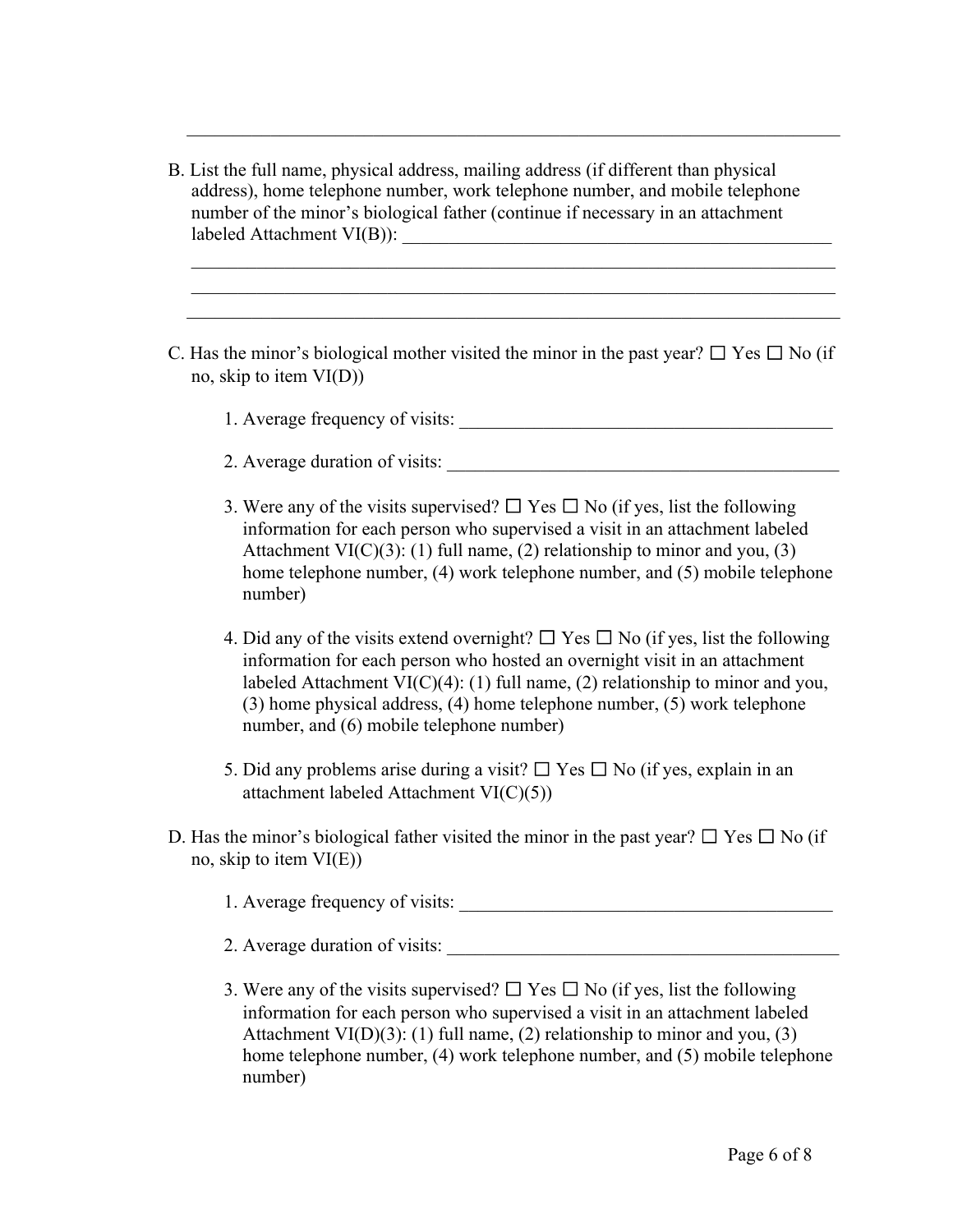- 4. Did any of the visits extend overnight?  $\Box$  Yes  $\Box$  No (if yes, list the following information for each person who hosted an overnight visit in an attachment labeled Attachment VI(D)(4): (1) full name, (2) relationship to minor and you, (3) home physical address, (4) home telephone number, (5) work telephone number, and (6) mobile telephone number)
- 5. Did any problems arise during a visit?  $\Box$  Yes  $\Box$  No (if yes, explain in an attachment labeled Attachment VI(D)(5))
- E. Has the minor's biological mother provided financial support to the minor in the past year?  $\Box$  Yes  $\Box$  No (if no, skip to item VI(F))
	- 1. Average monthly amount: \$
- F. Has the minor's biological father provided financial support to the minor in the past year?  $\Box$  Yes  $\Box$  No (if no, skip to item VII)

1. Average monthly amount: \$

### **VII. Minor's Income (continue if necessary in an attachment labeled Attachment VII)**

A. List the source and amount of any funds that you received on behalf of the minor in the past year (continue if necessary in an attachment labeled Attachment VII(A)):

 $\frac{1}{2}$  ,  $\frac{1}{2}$  ,  $\frac{1}{2}$  ,  $\frac{1}{2}$  ,  $\frac{1}{2}$  ,  $\frac{1}{2}$  ,  $\frac{1}{2}$  ,  $\frac{1}{2}$  ,  $\frac{1}{2}$  ,  $\frac{1}{2}$  ,  $\frac{1}{2}$  ,  $\frac{1}{2}$  ,  $\frac{1}{2}$  ,  $\frac{1}{2}$  ,  $\frac{1}{2}$  ,  $\frac{1}{2}$  ,  $\frac{1}{2}$  ,  $\frac{1}{2}$  ,  $\frac{1$  $\frac{1}{2}$  ,  $\frac{1}{2}$  ,  $\frac{1}{2}$  ,  $\frac{1}{2}$  ,  $\frac{1}{2}$  ,  $\frac{1}{2}$  ,  $\frac{1}{2}$  ,  $\frac{1}{2}$  ,  $\frac{1}{2}$  ,  $\frac{1}{2}$  ,  $\frac{1}{2}$  ,  $\frac{1}{2}$  ,  $\frac{1}{2}$  ,  $\frac{1}{2}$  ,  $\frac{1}{2}$  ,  $\frac{1}{2}$  ,  $\frac{1}{2}$  ,  $\frac{1}{2}$  ,  $\frac{1$  $\frac{1}{2}$  ,  $\frac{1}{2}$  ,  $\frac{1}{2}$  ,  $\frac{1}{2}$  ,  $\frac{1}{2}$  ,  $\frac{1}{2}$  ,  $\frac{1}{2}$  ,  $\frac{1}{2}$  ,  $\frac{1}{2}$  ,  $\frac{1}{2}$  ,  $\frac{1}{2}$  ,  $\frac{1}{2}$  ,  $\frac{1}{2}$  ,  $\frac{1}{2}$  ,  $\frac{1}{2}$  ,  $\frac{1}{2}$  ,  $\frac{1}{2}$  ,  $\frac{1}{2}$  ,  $\frac{1$  $\mathcal{L}_\text{max}$  , and the contract of the contract of the contract of the contract of the contract of the contract of the contract of the contract of the contract of the contract of the contract of the contract of the contr  $\mathcal{L}_\text{max} = \mathcal{L}_\text{max} = \mathcal{L}_\text{max} = \mathcal{L}_\text{max} = \mathcal{L}_\text{max} = \mathcal{L}_\text{max} = \mathcal{L}_\text{max} = \mathcal{L}_\text{max} = \mathcal{L}_\text{max} = \mathcal{L}_\text{max} = \mathcal{L}_\text{max} = \mathcal{L}_\text{max} = \mathcal{L}_\text{max} = \mathcal{L}_\text{max} = \mathcal{L}_\text{max} = \mathcal{L}_\text{max} = \mathcal{L}_\text{max} = \mathcal{L}_\text{max} = \mathcal{$ 

- 1. Include a copy of the last statement for any bank account, life insurance policy, or other financial asset that you administer on behalf of the minor as an attachment labeled Attachment VII(A)(1)
- B. Describe how the funds identified in item VII(A) were used (continue if necessary in an attachment labeled Attachment VII(B)): \_\_\_\_\_\_\_\_\_\_\_\_\_\_\_\_\_\_\_\_\_\_\_\_\_\_\_\_\_\_\_\_\_\_

 $\mathcal{L} = \{ \mathcal{L} \mid \mathcal{L} \text{ and } \mathcal{L} \text{ and } \mathcal{L} \}$  $\mathcal{L} = \{ \mathcal{L} \mid \mathcal{L} \text{ and } \mathcal{L} \text{ and } \mathcal{L} \}$  $\overline{\phantom{a}}$  , and the contribution of the contribution of the contribution of the contribution of the contribution of the contribution of the contribution of the contribution of the contribution of the contribution of the  $\mathcal{L} = \{ \mathcal{L} = \{ \mathcal{L} \} \cup \{ \mathcal{L} \} \cup \{ \mathcal{L} \} \cup \{ \mathcal{L} \} \cup \{ \mathcal{L} \} \cup \{ \mathcal{L} \} \cup \{ \mathcal{L} \} \cup \{ \mathcal{L} \} \cup \{ \mathcal{L} \} \cup \{ \mathcal{L} \} \cup \{ \mathcal{L} \} \cup \{ \mathcal{L} \} \cup \{ \mathcal{L} \} \cup \{ \mathcal{L} \} \cup \{ \mathcal{L} \} \cup \{ \mathcal{L} \} \cup \{ \mathcal{L} \} \cup$ 

#### **VIII. Need for Guardianship (continue if necessary in an attachment labeled Attachment VIII)**

A. The guardianship  $\Box$  is  $\Box$  is not still necessary for the following reasons: